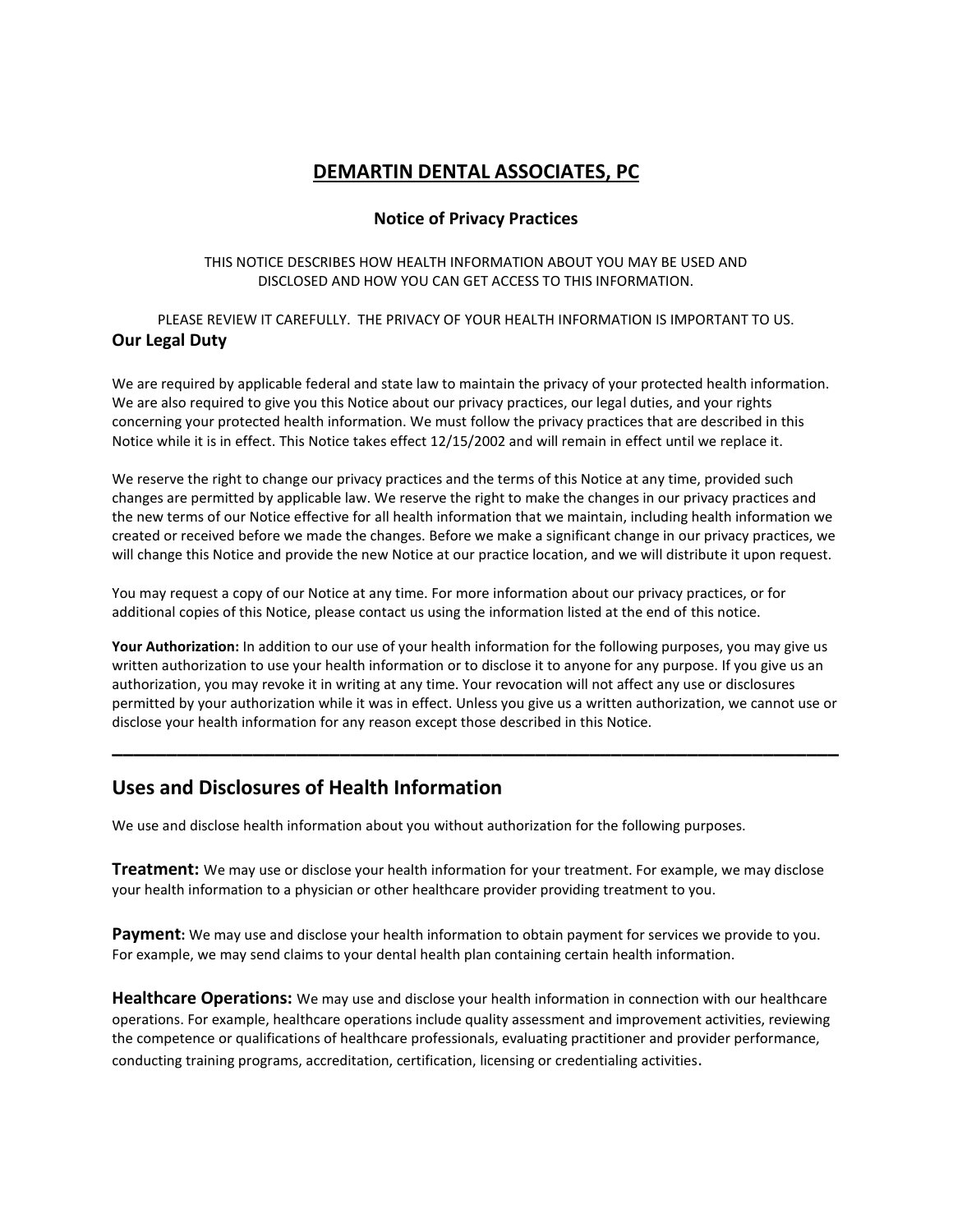**To You Or Your Personal Representative:** We must disclose your health information to you, as described in the Patient Rights section of this Notice. We may disclose your health information to your personal representative, but only if you agree that we may do so.

**Persons Involved In Care:** We may use or disclose health information to notify, or assist in the notification of (including identifying or locating) a family member, your personal representative or another person responsible for your care, of your location, your general condition, or death. If you are present, then prior to use or disclosure of your health information, we will provide you with an opportunity to object to such uses or disclosures. In the event of your absence or incapacity or in emergency circumstances, we will disclose health information based on a determination using our professional judgment disclosing only health information that is directly relevant to the person's involvement in your healthcare. We will also use our professional judgment and our experience with common practice to make reasonable inferences of your best interest in allowing a person to pick up filled prescriptions, medical supplies, x-rays, or other similar forms of health information.

**Disaster Relief:** We may use or disclose your health information to assist in disaster relief efforts.

**Marketing Health-Related Services:** We will not use your health information for marketing communications without your written authorization.

**Required by Law:** We may use or disclose your health information when we are required to do so by law.

**Public Health and Public Benefit:** We may use or disclose your health information to report abuse, neglect, or domestic violence; to report disease, injury, and vital statistics; to report certain information to the Food and Drug Administration (FDA); to alert someone who may be at risk of contracting or spreading a disease; for health oversight activities; for certain judicial and administrative proceedings; for certain law enforcement purposes; to avert a serious threat to health or safety; and to comply with workers' compensation or similar programs.

**Decedents:** We may disclose health information about a decedent as authorized or required by law.

**National Security:** We may disclose to military authorities the health information of Armed Forces personnel under certain circumstances. We may disclose to authorized federal officials health information required for lawful intelligence, counterintelligence, and other national security activities. We may disclose to correctional institution or law enforcement official having lawful custody the protected health information of an inmate or patient under certain circumstances.

**Appointment Reminders:** We may use or disclose your health information to provide you with appointment reminders (such as voicemail messages, postcards, or letters).

\_\_\_\_\_\_\_\_\_\_\_\_\_\_\_\_\_\_\_\_\_\_\_\_\_\_\_\_\_\_\_\_\_\_\_\_\_\_\_\_\_\_\_\_\_\_\_\_\_\_\_\_\_\_\_\_\_\_\_\_\_\_\_\_\_\_\_\_\_\_\_\_\_\_\_\_\_\_

**Access:** You have the right to look at or get copies of your health information, with limited exceptions. You may request that we provide copies in a format other than photocopies. We will use the format you request unless we cannot practicably do so. You must make a request in writing to obtain access to your health information. You may obtain a form to request access by using the contact information listed at the end of this Notice. You may also request access by sending us a letter to the address at the end of this Notice. We will charge you a reasonable cost-based fee for the cost of supplies and labor of copying. If you request copies, we will charge you \$0.50 for each page, \$15.00 per hour for staff time to copy your health information, and postage if you want the copies mailed to you. If you request an alternative format, we will charge a cost-based fee for providing your health information in that format. If you prefer, we will prepare a summary or an explanation of your health information